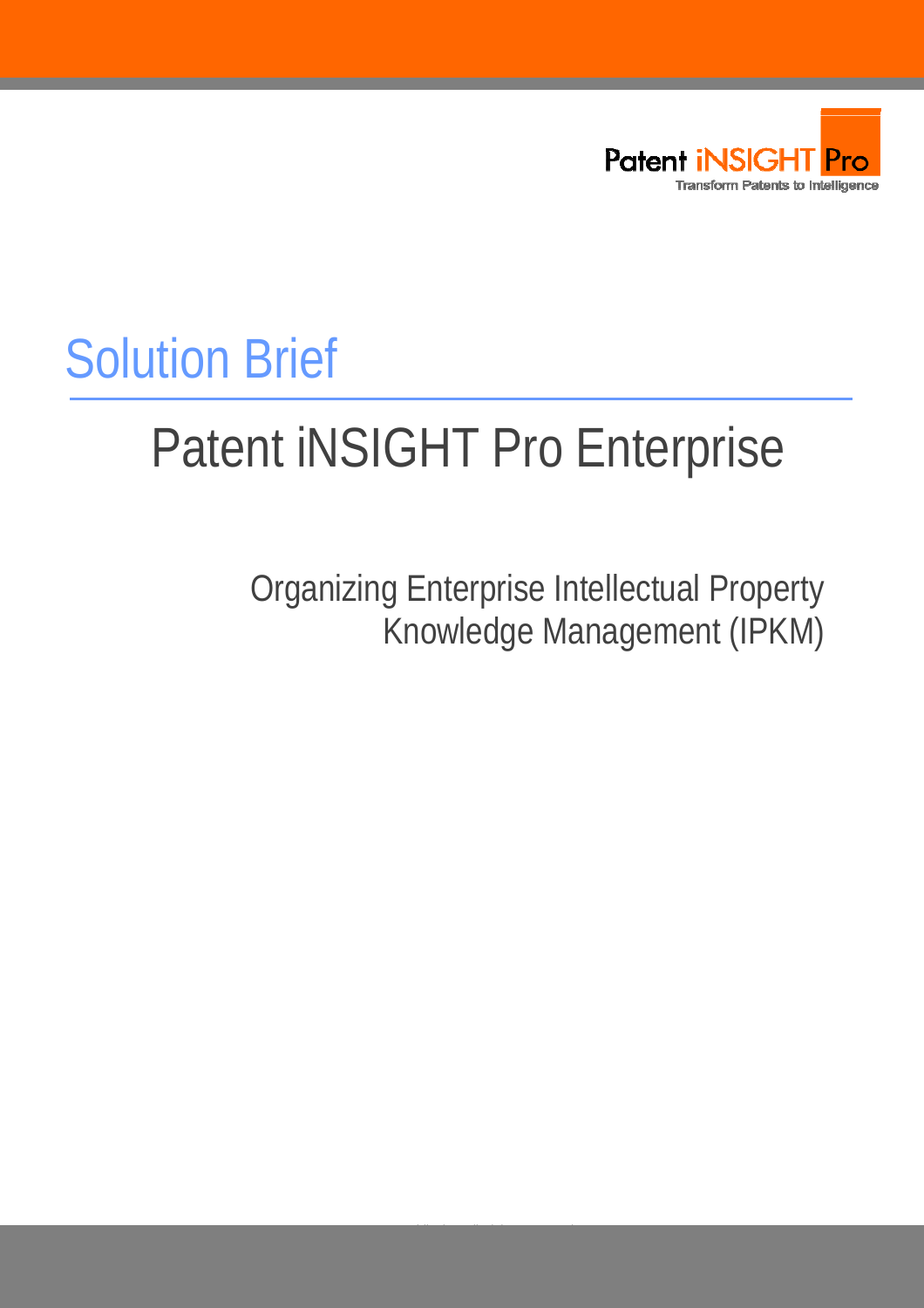## **Current State of Enterprise IP Research and Analysis**

Management of ongoing IP Research is becoming an important objective of the head of corporate research or licensing departments.

Most organizations have IP Asset Management (IAM) and Docketing solutions that track their idea to IP portfolios and manage their annuities. How they manage their IP research that comprising Prior‐Art Searching, FTOs, Infringement Analyses, Technology and Competitor Intelligence Analysis, Own‐portfolio mining and categorizing, is another thing. Such research largely lies unorganized in the form of Word/Excel reports in shared folders or scattered across computers of researchers. The problem is compounded by the myriad of people interested and involved in either the research process or the output. For any mid‐sized organization and above these would include IP & Legal, R&D, Marketing, Licensing, External Counsels, Search service providers and external R&D team.

What organizations need is an IP Knowledge Management (**IPKM**) solution that both manages and accelerates the research process while allowing for collaboration and effective communication of IP and analyzed‐IP information across the different teams.

#### *How is this different from IAM solutions and generic KM systems?*

IAM solutions are mostly docketing solutions that manage the lifecycle of applications, patents, trademarks and copyrights. They focus more on the annuities and legalities associated with managements of large invention families. You would never have your competitor or a technology portfolio (with patent of many companies) in such systems.

Generic Knowledge Management systems suffer the same issue as generic text mining solution when it comes to IP and that is – they don't understand IP data well enough. Trying to train or customize such systems is prohibitively expensive and includes the risk of failed implementations due to the customization aspect.

An IPKM solution includes tools to quickly integrate IP information from the variety of sources that an organization gets its information from and provides a wide range of management and analysis capabilities with different access points for different type of users. So an IP Manager would have access to the Patent Data Creation and Management tools while Management would only require access to the Dashboard or key Analytics.

### **Needs of Enterprise IP Research professionals**

Corporate IP practitioners, both managers and analysts have IP needs that are different from external consultants, law firms and IP service providers. Chances are if you are a corporate IP practitioner, when you initiate IP research for a new product/technology area, mapping intellectual‐property is just one aspect of analyzing IP and a lot of your day to day IP research work besides patent searching would involve:

- Creating different kind of Excel or Word summary reports that help communicate patent and journal information between the you, R&D and management
- Coordinating processes and material (Summarized Content, PDFs, Front Page drawings) for rapid screening by R&D team or a inventor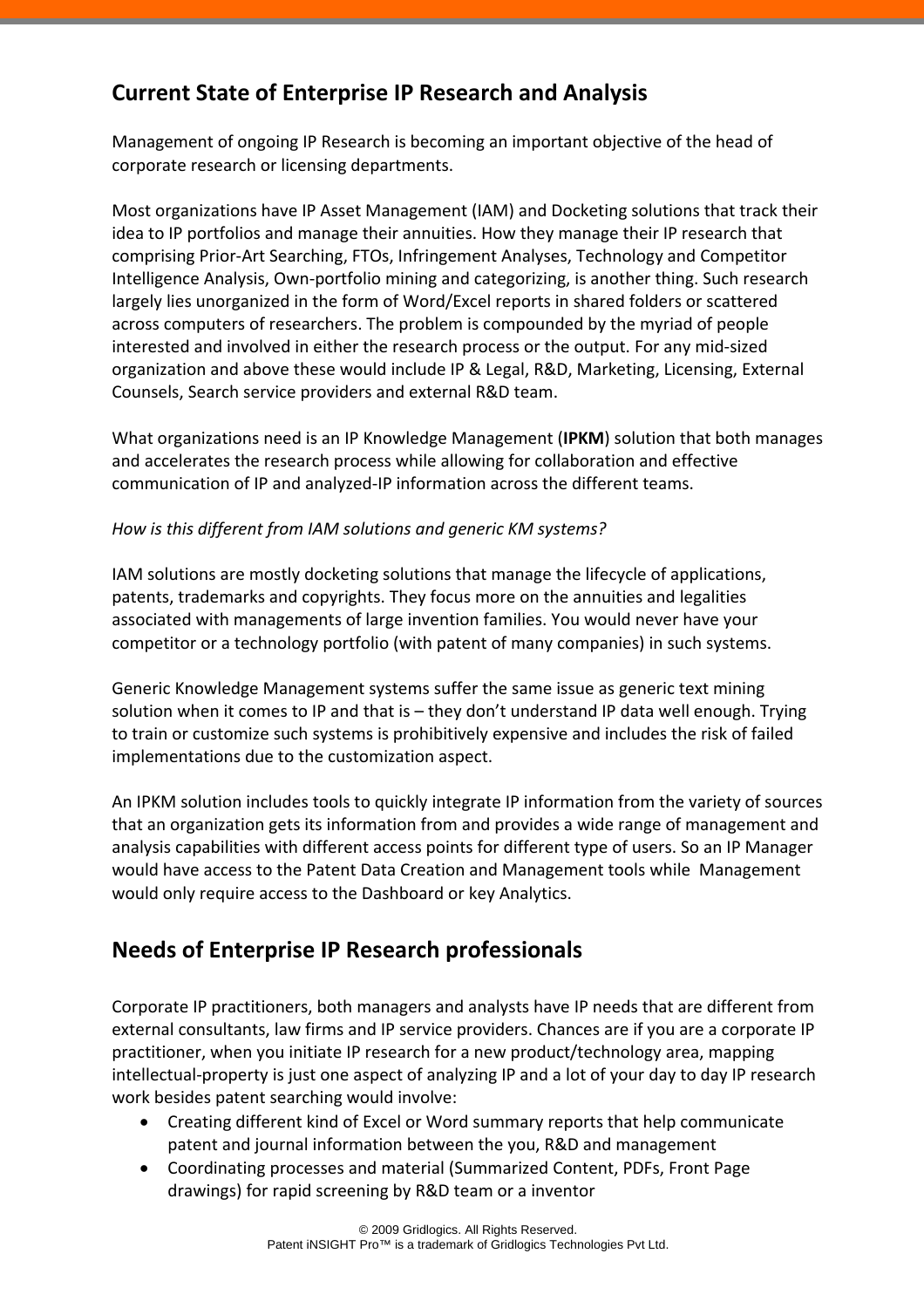- Analyzing and manipulating related content such as US Assignments information, Sequence Listings, patent families, legal status.
- Grouping and filtering patent and journal data based on different criterion and assigning a rating that can represent its importance from technology, legal or commercial standpoint
- Categorizing patent data according to technology or product groups defined within the organization and maintaining updated patents sets for each group. (Critical insights are usually revealed when you analyze patent data in context of technology and business categories that are relevant to your company)
- Managing patent images and patent PDFs effectively along with patent data

So, one of the key aspects that you should consider when considering an IP solution is your need for flexibility with the data within the solution. Our experience with corporate users has been that most IP professionals cannot have enough flexibility when it comes to *molding* patent data and usually work on the bleeding edge of what one can do with patents. So, managing the IP reporting, screening, and analyzing requires a lot of flexibility in manipulating, categorizing, grouping and reporting patent data and this can significantly burden corporate IP managers.

Transparency in analysis is also very important. *"I could get thrown out of my management meeting if I don't have the exact logic to back the output"* says one user. Its important for your analysis solution to provide transparency at each stage of the process. Most advanced users for Patent iNSIGHT Pro have questioned our charts and visualizations or even algorithmically calculated fields and we have helped them understand the full logic behind each. While there isn't any exact statistic I could locate, based on what most researchers say it appears that very few people base decisions on patent maps that aren't backed by a full understanding of the logic (and in many cases screening of patent content) behind the map.

Finally time to deployment, time to learn and cost are important considerations. Traditional enterprise solutions talk about implementation schedules and "hand‐holding" and handoff periods. However that's a thing of the past. Ready to fit solutions today can be setup in a day or two and users can start work on the system in day 3. Further when trying to optimize your IP expenditure the question that arises is: Which solution meets most of your needs and is cost effective enough to achieve ROI in a few months instead of years.

## **Patent iNSIGHT Pro Enterprise – Your solution for Corporate Intellectual Property KM**

Patent iNSIGHT Pro Enterprise is a "behind the firewall" hosted server edition that provides simultaneous multi‐user access to a central repository with Patent iNSIGHT Pro as the front end.

Organizations can now host the software on a secure server within their data center without the need for any installation or

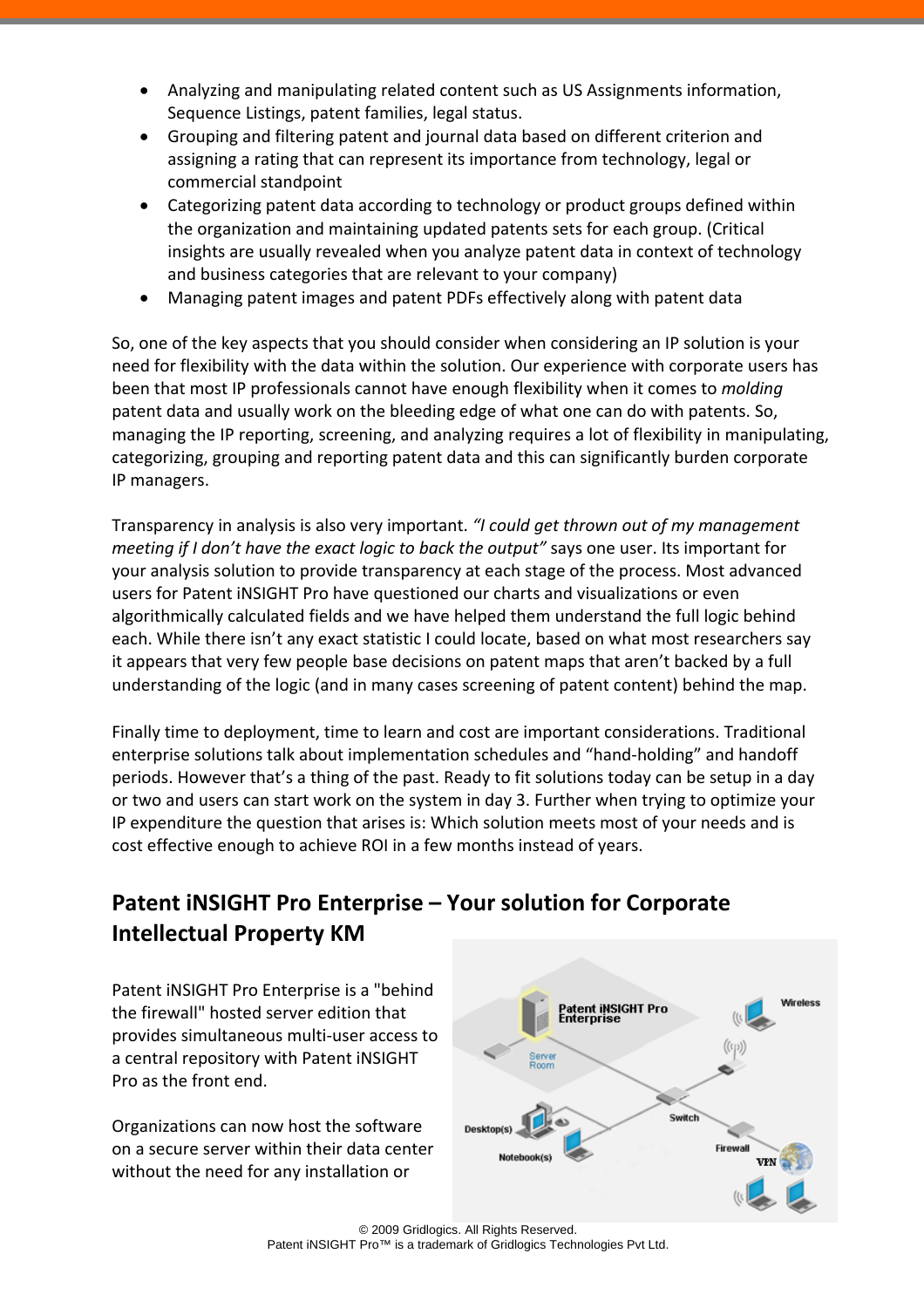management at the end user computer. The user can log in to Patent iNSIGHT Pro from any computer on the intranet having access to the server via a web‐browser. VPN based users too can access the software from remote sites and offices.

#### **Enterprise Solution Features**

The Enterprise solution includes all the reporting, analytics and visualization capabilities\* of Patent iNSIGHT Pro with the following additions:

#### **Centralized Hosting, Data Storage and Management**

The application is installed centrally on a server and all Intellectual Property data is also stored centrally. Each user has her own workspace within which the information is organized around Catalogues and Reports. A Catalogue usually represent a company, technology, drug pipeline etc under which research or monitoring is ongoing. Each catalogue can have multiple reports or portfolios that have different sets of patents. Patents, applications or even journal records imported into the software are managed in the form of different catalogues and reports and one can manage all the information as simple managing files and folders.

IT Administrators have access to tools for centralized data administration and backup. These can be scheduled to run daily or weekly with email based notification of the status.

#### **Collaboration and Sharing**

The Enterprise solution includes enterprise collaboration, security, privacy and data sharing capabilities. Each Enterprise user has private catalogues and access to shared catalogues. Users can login into the system using their existing Domain logins (already implemented in Active Directory or LDAP servers).

In many organizations select few persons are tasked with the responsibility of creating and maintaining a technology or company portfolio so that other users who only want insights and quick answers from a portfolio need not have to worry about creating or maintaining the data. Here two types of portfolio sharing scenarios are possible and have been taken care of in Patent iNSIGHT Pro Enterprise:

- ‐ **Many users sharing a single portfolio with varying access privileges:** The user who maintains the portfolio can give others read only access to the portfolio. Other users can read/filter/sort/run analysis/run reports on the data but not modify it.
- ‐ **One user setting up his/her portfolio for replication to a selected set of users:** The user who maintains the portfolio can set his/her catalogue to be periodically replicated across other designated users. Since in replication the portfolio data is copied into each user's private folders, each recipient can modify the information as per their own needs. This is usually needed by analysts in the company. For instance if an analyst is give a project to re‐categorize the portfolio according to a new set of categories, rate the records accordingly and preparing reports on that, then the original data needs to be modified.

\*For detailed features of Patent iNSIGHT Pro please visit www.patentinsightpro.com/features.html